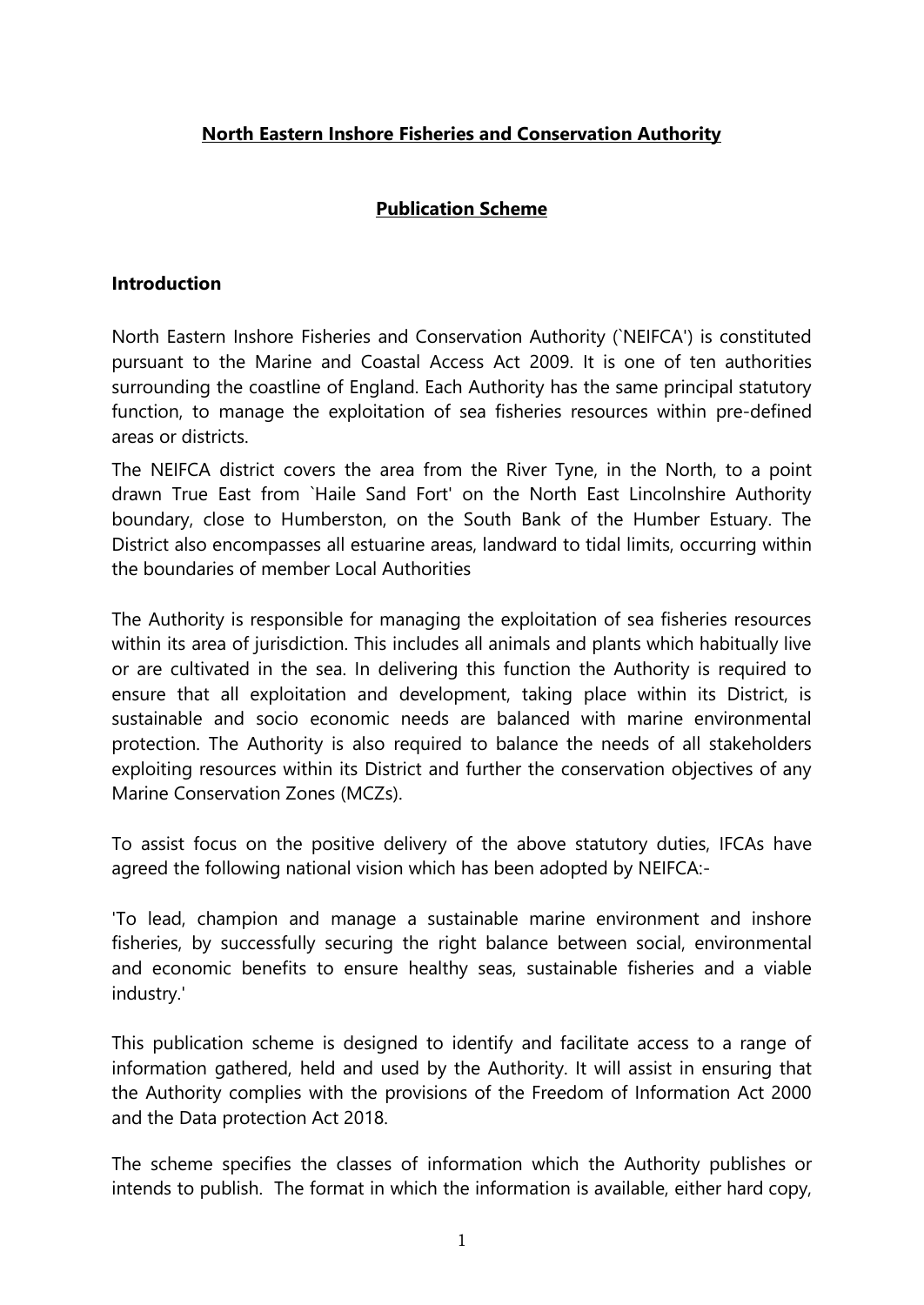by inspection through appointment or on the Authority's website and whether or not the information is available free of charge or on payment of a fee.

In some classes, information is excluded from publication. Where that is the case the reasons behind the decision to exclude are clearly stated. Excluded throughout the scheme is general correspondence sent or received by the Authority and all information relating to private individuals by virtue of it being personal data under the Data Protection Act 2018.

In certain classes a limitation on the age of some documents has also been stipulated. This does not necessarily mean that information beyond that date cannot be obtained but it does indicate that it is not readily available as a matter of course within the scheme. If original documents are more readily available from another source, details of that organisation are specified within the scheme.

The Clerk of the Authority retains responsibilities for the management of the publication scheme.

# **Core Classes of Information**

The Authority has identified the following core classes of information:

- 1. Role, Function and Management of the Authority
- 2. Authority Policies and Procedures
- 3. Authority Proceedings
- 4. Audit and Accounts
- 5. Legislation Relevant to the Authority's Functions
- 6. Science & Project Work
- 7. Authority Publications and Services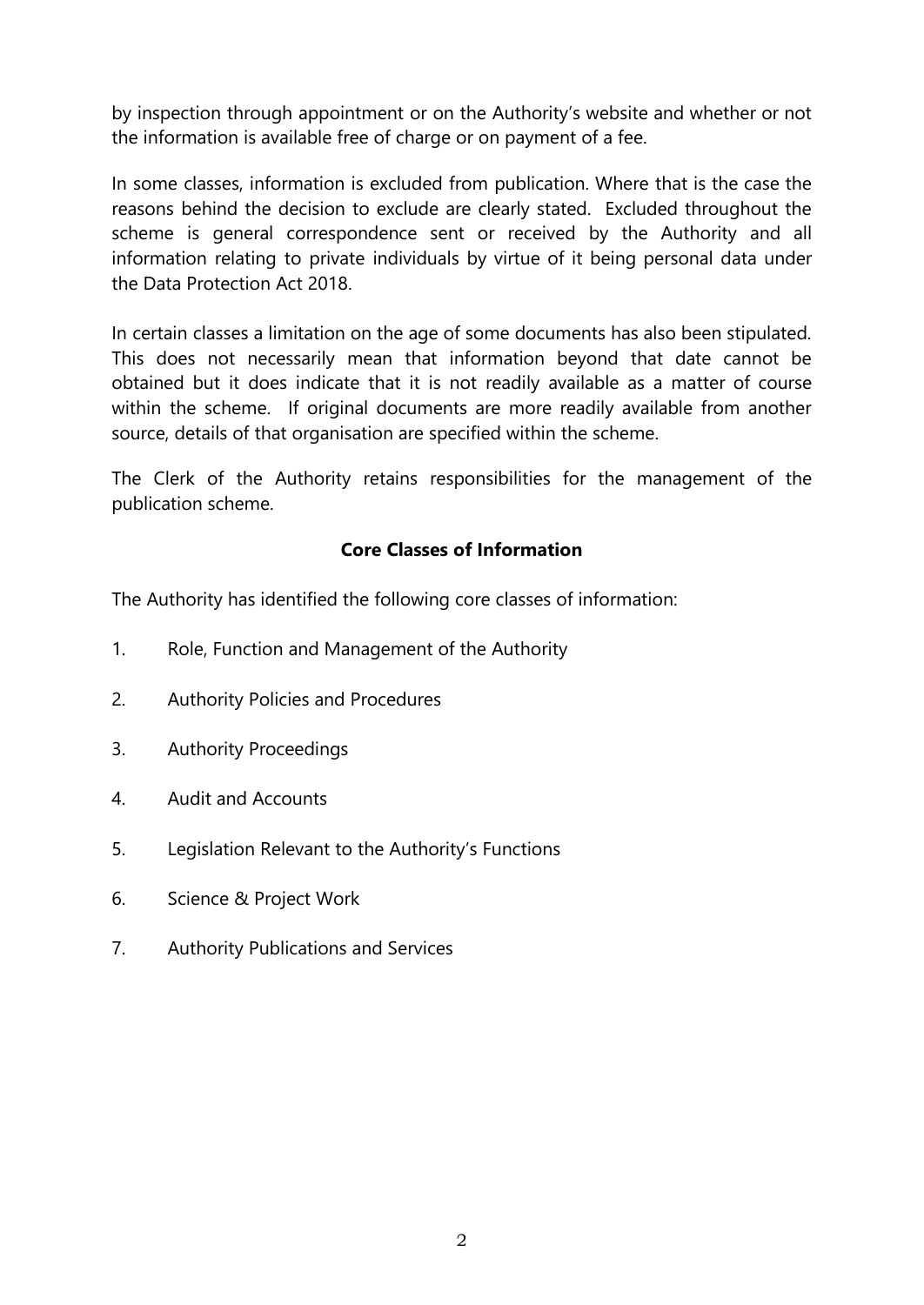If you have an enquiry about a specific information source or have any comments or suggestions write to or email:

Sarah Murray Operational Support Manager North Eastern Inshore Fisheries and Conservation Authority Town Hall Bridlington East Riding of Yorkshire YO16 4LP

Tel: 01482 393515 Email: [ne-ifca@eastriding.gov.uk](mailto:ne-ifca@eastriding.gov.uk) Website: [www.ne-ifca.gov.uk](http://www.ne-ifca.gov.uk/)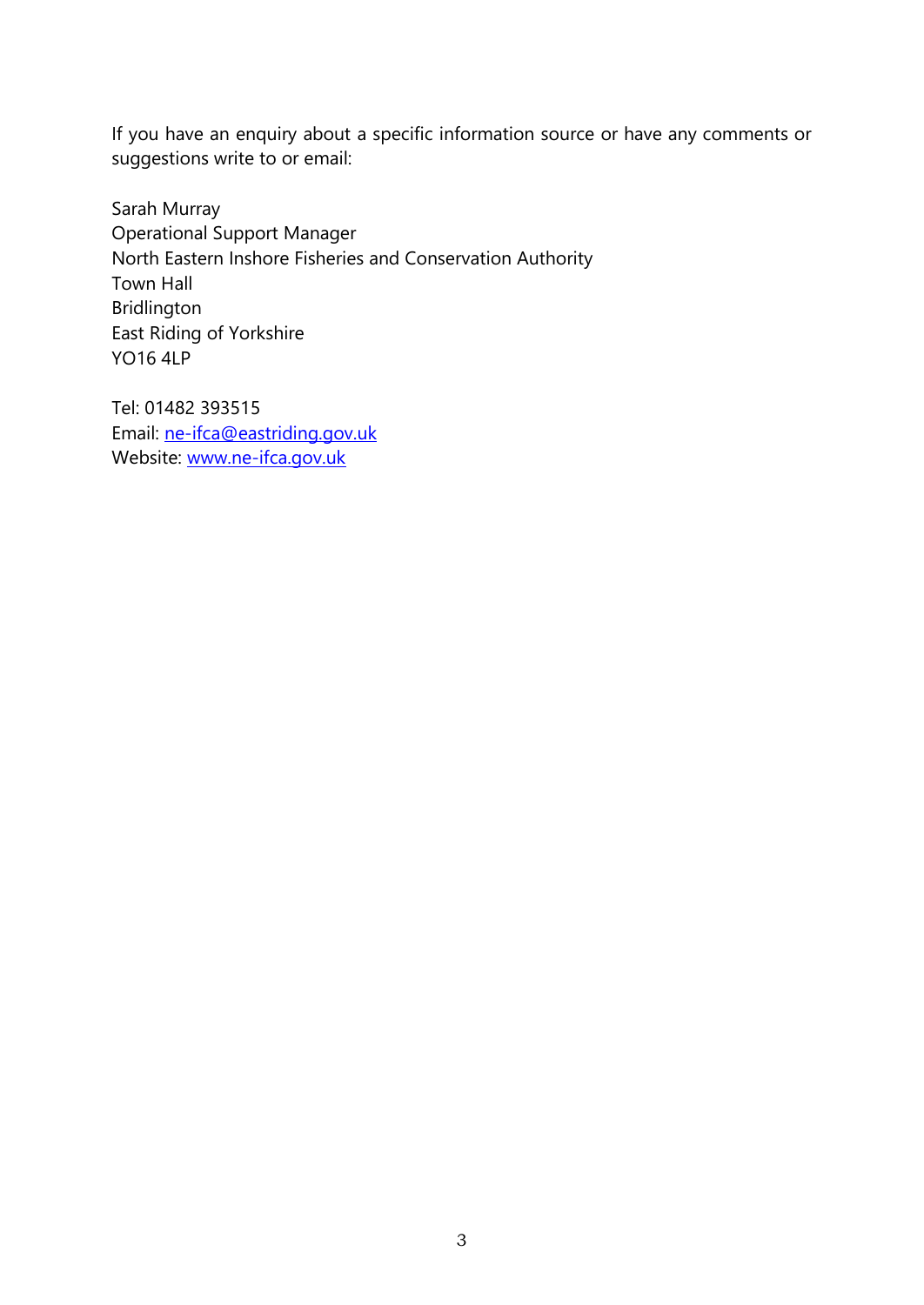## **Publication Scheme: Core Classes**

#### **1. Role Function & Management of the Authority**

#### **Information** Annual Plan

- **Description** Sets out the Authority's vision, function and role, operational strategy for the forthcoming year, performance targets, budgetary provisions staffing structure and training plan.
- **Availability** A copy of the Authority's Annual Plan is available in pdf format to download from the Authority's website [www.ne-ifca.gov.uk.](http://www.ne-ifca.gov.uk/)
- **Notes** Published annually in April each year. A standard administration charge will be levied for any 'hard' copies sent to cover postage and printing etc. These charges will be specified at the time of the request and payable in advance.
- **Information** Annual Report
- **Description** Sets out a review and summary account of the Authority's main outputs and achievements during the proceeding year (April to March inclusive).
- **Availability** A copy of the Authority's Annual Report is available in pdf format to download from the Authority's website [www.ne-ifca.gov.uk](http://www.ne-ifca.gov.uk/) and archived copies are available dating back to 2010 upon request.
- **Notes** Published annually in November each year. A standard administration charge will be levied for any 'hard' copies sent to cover postage and printing etc. These charges will be specified at the time of the request and payable in advance.

## **2. Authority Policies and Procedures**

**Information** Strategic Risk Management Policy & Risk Registers

**Description** Sets out the Authority's policy for recording and managing risk including associated risk registers.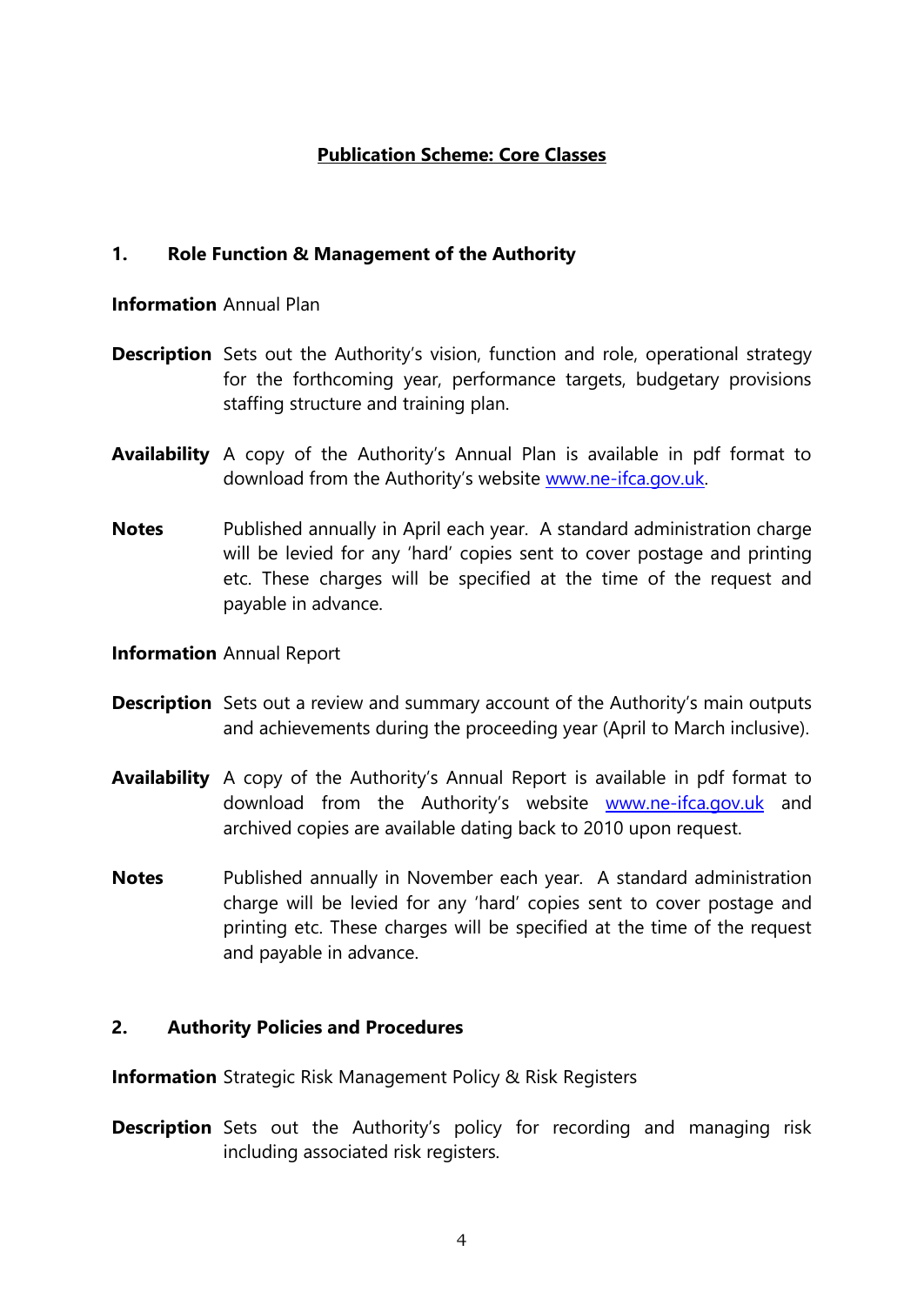- **Availability** Copies of the Authority's most current Strategic Risk Management Policy and associated risk registers are available upon request in either electronic pdf or 'hard copy'.
- **Notes** Reviewed on a sixth monthly basis. A standard administration charge will be levied for any 'hard copies' sent to cover postage, photocopying etc. These charges will be specified at the time of the request and payable in advance.

**Information** Memoranda of Understanding with key partner organisations

- **Description** Memoranda of Understanding outlining key principles and aspects of working arrangements such as the sharing of information with key partners including, the Marine Management Organisation, the Environment Agency, Natural England and the Centre for Environment, Fisheries and Aquaculture Science.
- **Availability** Information is available upon request from the Authority's office in Bridlington East Yorkshire.
- **Notes** A standard administration charge will be levied for any 'hard copies' sent to cover postage, photocopying etc. These charges will be specified at the time of the request and payable in advance.
- **Information** Consultation and Feedback Policies
- **Description** Sets out the Authority's strategies for communicating, consulting and receiving feedback from its direct stakeholders and members of the wider public.
- **Availability** Copies of the Authority's Consultation Strategy and Feedback Policy are available in pdf format to download from the Authority's website [www.ne-ifca.gov.uk.](http://www.ne-ifca.gov.uk/) Hard copies are also available from the Authority's office in Bridlington, East Yorkshire.
- **Notes** A standard administration charge will be levied for any 'hard copies' sent to cover postage, photocopying etc. These charges will be specified at the time of the request and payable in advance.

**Information** Code of Conduct for Authority Officers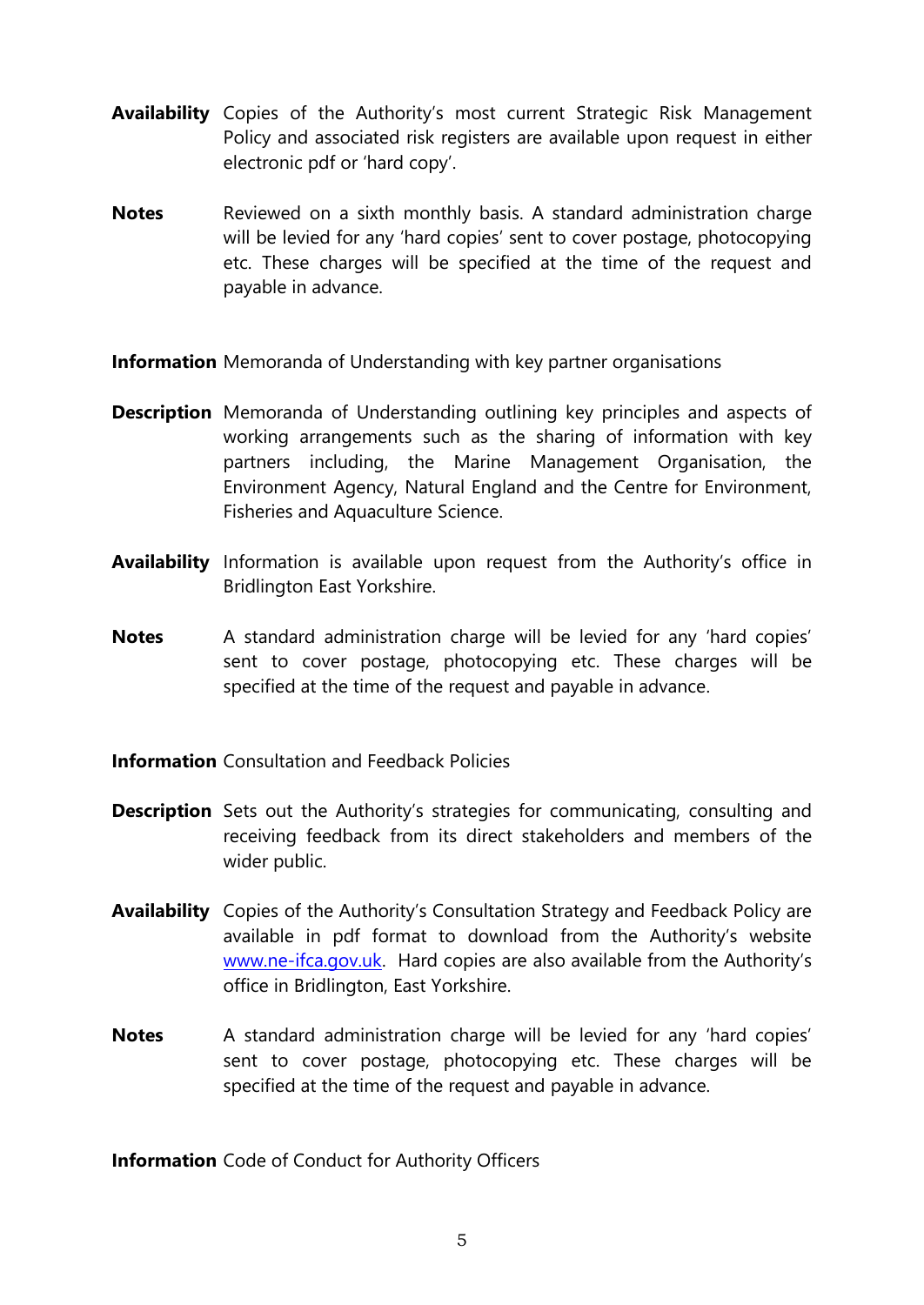- **Description** Sets out a code of conduct for Officers to observe during day to day work
- **Availability** A copy of the Authority's 'Code of Conduct' is available in pdf format to download from the Authority's website [www.ne-ifca.gov.uk.](http://www.ne-ifca.gov.uk/) A Hard copy is also available from the Authority's office in Bridlington, East Yorkshire.
- **Notes** A standard administration charge will be levied for any 'hard copies' sent to cover postage, photocopying etc. These charges will be specified at the time of the request and payable in advance.

**Information** Enforcement & Compliance Policy

- **Description** Sets out the Authority's quiding principles in terms of its approach to enforcement and compliance work and the determination of sanctions.
- **Availability** A copy of the Authority's 'Enforcement & Compliance Policy' is available in pdf format to download from the Authority's website [www.ne](http://www.ne-ifca.gov.uk/)[ifca.gov.uk.](http://www.ne-ifca.gov.uk/) A Hard copy is also available from the Authority's office in Bridlington, East Yorkshire.
- **Notes** A standard administration charge will be levied for any 'hard copies' sent to cover postage, photocopying etc. These charges will be specified at the time of the request and payable in advance.

**Information** Procedural Standing Orders

- **Description** Information on current Authority standing orders
- **Availability** Information is available in either electronic pdf or 'hard copy' upon request from the Authority's office in Bridlington East Yorkshire.
- **Notes** A standard administration charge will be levied for any 'hard copies' sent to cover postage, photocopying etc. These charges will be specified at the time of the request and payable in advance.

**Information** Staffing Handbook

**Description** Covers working hours, terms and conditions, personnel policies and procedures for Authority Staff.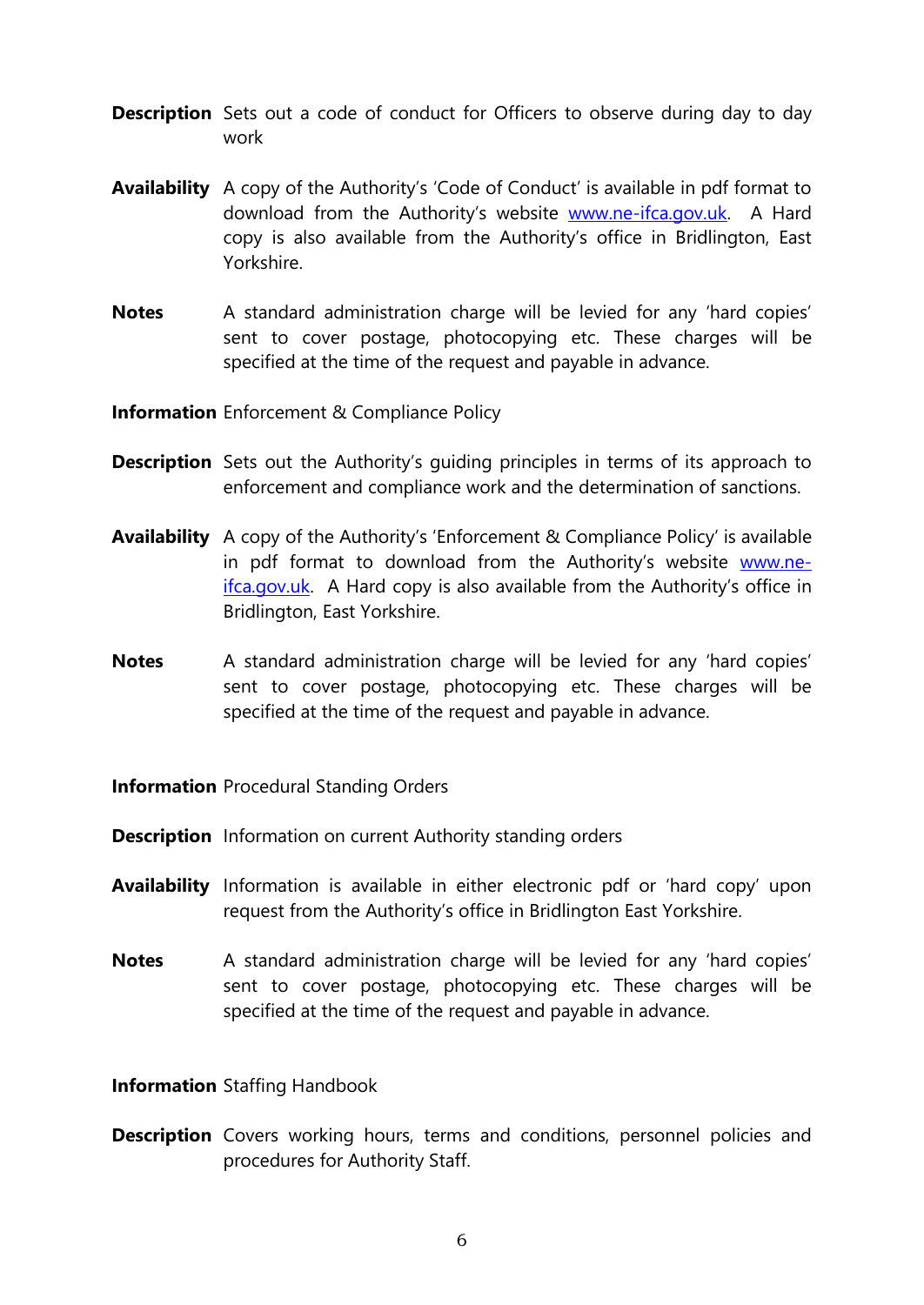- **Availability** Information is available in either electronic pdf or 'hard copy' upon request from the Authority's office in Bridlington East Yorkshire.
- **Notes** A standard administration charge will be levied for any 'hard copies' sent to cover postage, photocopying etc. These charges will be specified at the time of the request and payable in advance.
- **Information** Health and Safety Policy, Risk Assessments & Safe Working Practices
- **Description** Detailed statement of duties and responsibilities, risk assessments and arrangements for safe working practices.
- **Availability** Information is available in either electronic pdf or 'hard copy' upon request from the Authority's office in Bridlington East Yorkshire.
- **Notes** Reviewed and updated annually. A standard administration charge will be levied for any 'hard copies' sent to cover postage, photocopying etc. These charges will be specified at the time of the request and payable in advance.

## **3. Authority Proceedings**

**Information** Minutes of Quarterly, Executive meetings and working groups

- **Description** Minutes of proceedings of Authority meetings, Science & Governance Working group and other ad hoc groups.
- **Availability** All minutes published on NEIFCA website [www.ne-ifca.gov.uk](http://www.ne-ifca.gov.uk/) in pdf format. Archived minutes dating from October 2010 also available upon request in pdf format.
- **Notes** Requests for hard copies of Authority minutes will be subject to a charge to cover postage, photocopying etc. These charges will be specified at the time of the request and payable in advance.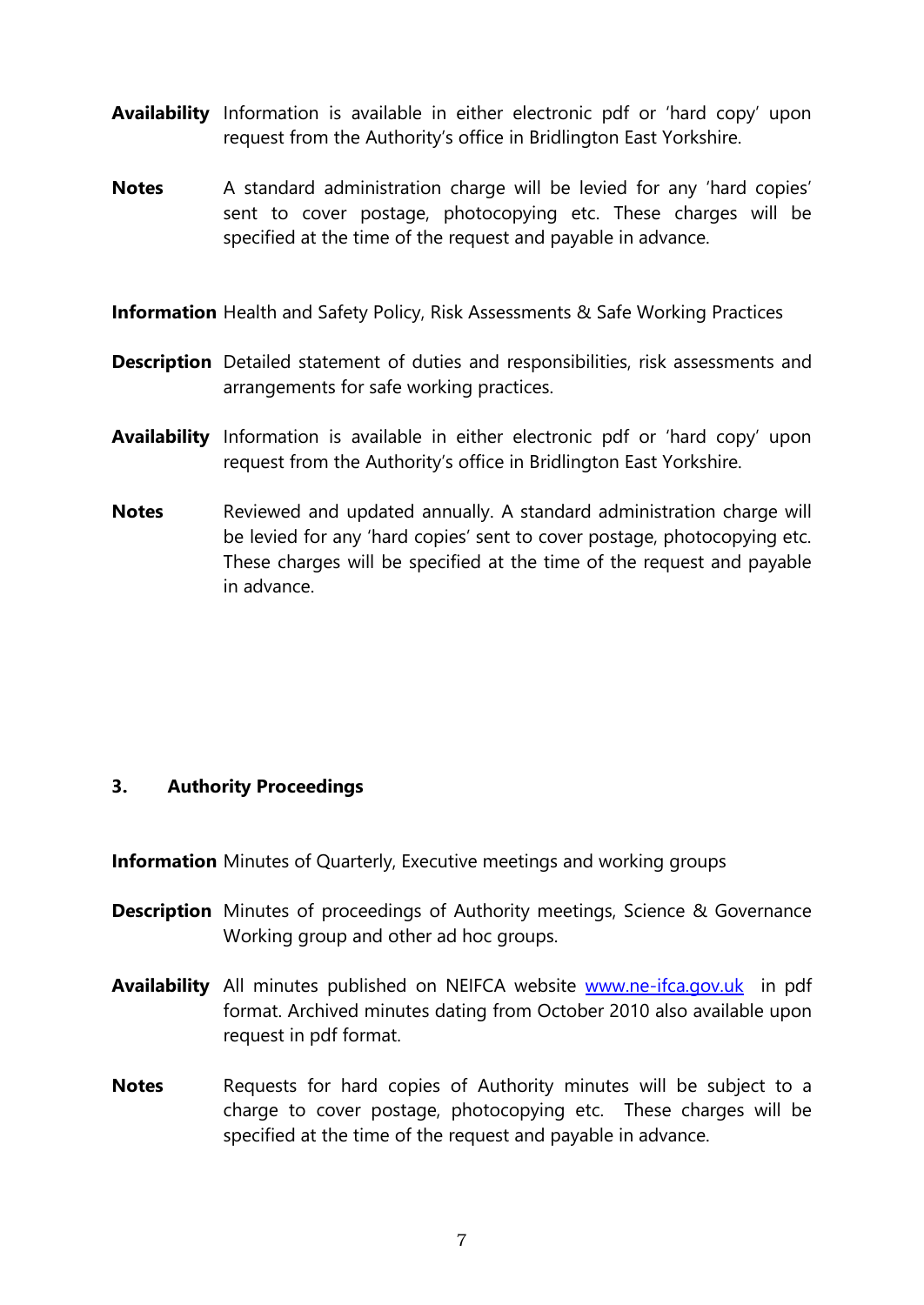- **Information** Archived minutes of meetings and working groups held by the Authority's predecessor organisation North Eastern Sea Fisheries Committee (NESFC)
- **Description** Minutes of NESFC meetings and other working groups dating back to its inception in July 1890.
- **Availability** Bound historical minutes are available for inspection by prior appointment at the Authority's main Offices in Bridlington East Yorkshire or by appointment at central archives, located within the Treasury House, Beverley, East Yorkshire, operated by East Riding of Yorkshire Council.
- **Notes** A standard administration charge will be levied for any 'hard' copies of archived documents to cover postage, photocopying etc. These charges will be specified at the time of the request and payable in advance.

#### **4. Auditing and Accounts**

- **Information** Annual Statement of Accounts & financial information including audit reports
- **Description** Detailed statement of the Authority's accounts published in June of each year including internal auditing reports since October 2010.
- **Availability** Available upon request in pdf format from the Authority's main office in Bridlington East Yorkshire.
- **Notes** A standard administration charge will be levied for any 'hard' copies of archived documents to cover postage, photocopying etc. These charges will be specified at the time of the request and payable in advance.

## **5. Legislation Relevant to the Authority's Function**

**Information** Authority Byelaw Regulations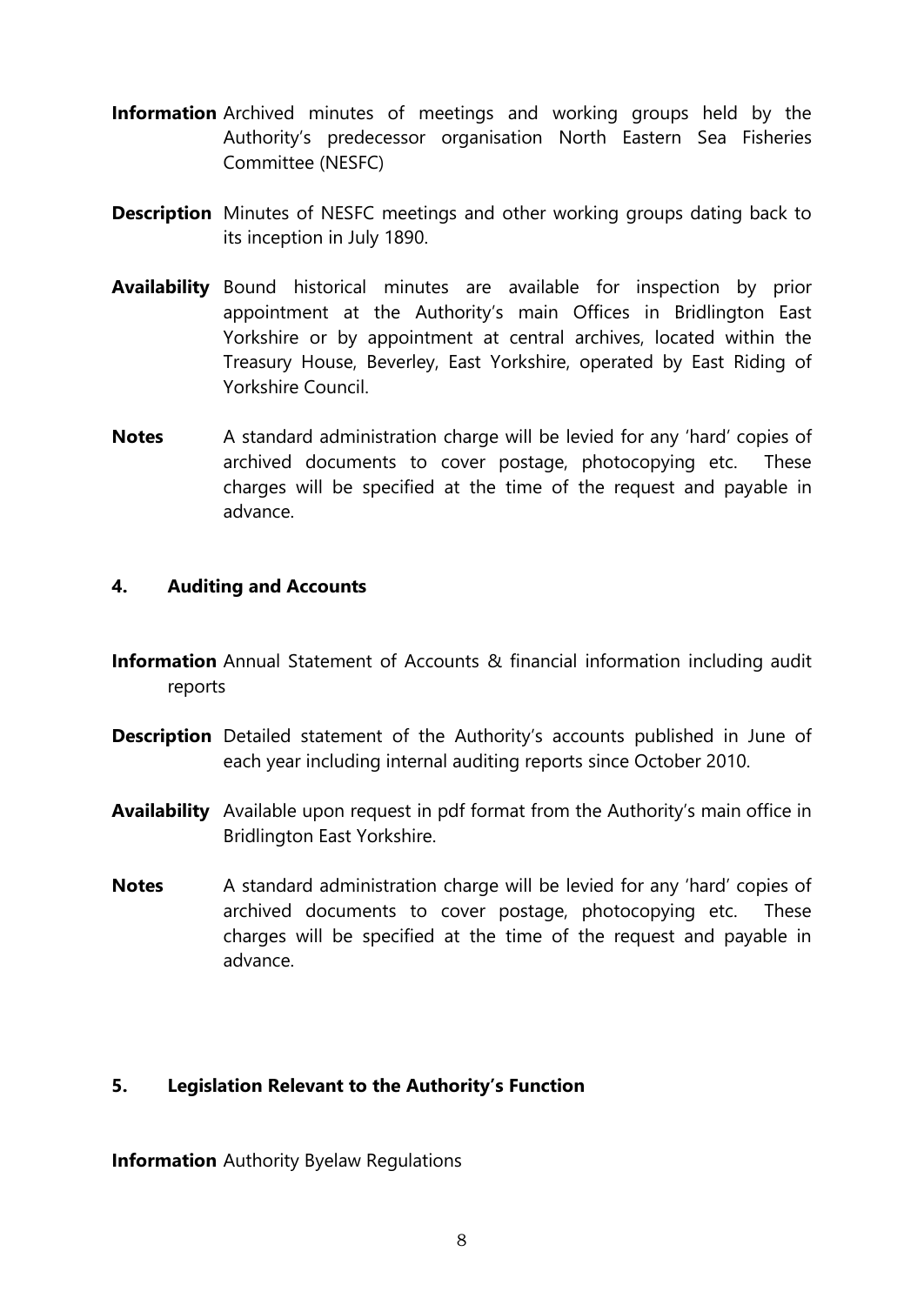**Description** Detailed listing of all current fisheries byelaws and provisions

**Availability** Summary information and copies of individual regulations available to download from the NEIFCA website [www.ne-ifca.gov.uk](http://www.ne-ifca.gov.uk/) in pdf format. Hard copies in booklet form available from Authority Officers and from the Authority's main office in Bridlington East Yorkshire. Summary information posted on the network of Authority notice boards located throughout the coastal area.

#### **Information** General Legislation

- **Description** Acts, Statutory instruments and explanatory notes and quidelines
- **Availability** Acts of parliament can be downloaded and viewed free of charge from the HMSO website [www.legislation.hmso.gov.uk](http://www.legislation.hmso.gov.uk/) The TSO website [www.tso.co.uk](http://www.tso.co.uk/) provides pricing information for hard copy legislation

## **6. Science & Project Work**

**Information** Reports on Authority Science Projects & Joint Funded Studies

- **Description** Published results
- **Availability** Reports available, upon request, electronically or in 'hard copy' from the Authority's office in Bridlington East Yorkshire
- **Notes** A standard administration charge will be levied for any 'hard' copies of archived documents to cover postage, photocopying etc. These charges will be specified at the time of the request and payable in advance.

## **7. Authority Publications and Services**

**Information** Authority Newsletters & Information Notices

**Description** Information on current work and consultation undertaken by Authority Officers and specific information notices relating to individual byelaws and other fisheries legislation.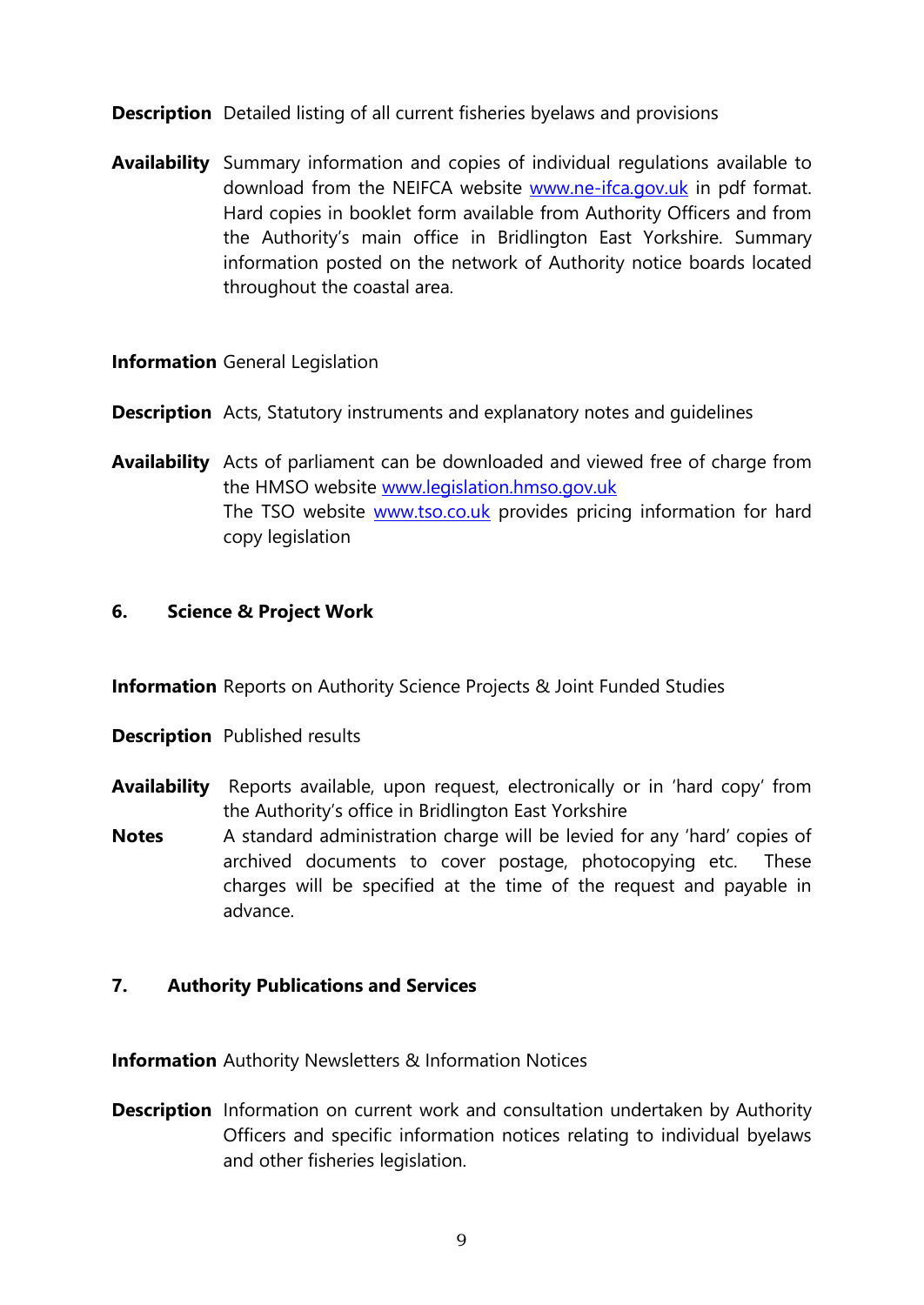- **Availability** Copies available in pdf format to download from the Authority's website [www.ne-ifca.gov.uk](http://www.ne-ifca.gov.uk/). Hard copies are also available from the Authority's office in Bridlington, East Yorkshire.
- **Notes** At least one main newsletter is produced annually and circulated to all active permit holders throughout the Authority's area. A standard administration charge will be levied for any 'hard' copies of archived documents to cover postage, photocopying etc. These charges will be specified at the time of the request and payable in advance. Notices are also posted on the Authority's network of notice boards throughout the coastal area.

#### **Information** Press Releases

- **Description** Copies of press releases highlighting specific aspects of the Authority's work, events and activities.
- **Availability** Copies available in pdf format to download from the Authority's website [www.ne-ifca.gov.uk](http://www.ne-ifca.gov.uk/). Hard copies are also available from the Authority's office in Bridlington, East Yorkshire.
- **Notes** A standard administration charge will be levied for any 'hard' copies of archived documents to cover postage, photocopying etc. These charges will be specified at the time of the request and payable in advance. Notices are also posted on the Authority's network of notice boards throughout the coastal area.

#### **Information** Fishing Permits

- **Description** Fishing permit schemes covering a range of fishing activities including trawling, dredging the collection of cockles, taking lobsters, crabs and whelks and fixed net fishing.
- **Availability** All permit applications can be downloaded in Word format and or completed and submitted 'on-line' via the Authority's website [www.ne](http://www.ne-ifca.gov.uk/)[ifca.gov.uk](http://www.ne-ifca.gov.uk/) . Hard and electronic copies of permit applications are available on request from the Authority's office in Bridlington East Yorkshire.
- **Notes** Some fishing permit schemes currently attract an annual fee including trawling within the Humber Estuary, scallop dredging and fixed net fishing along the Holderness Coast of East Yorkshire and charging for